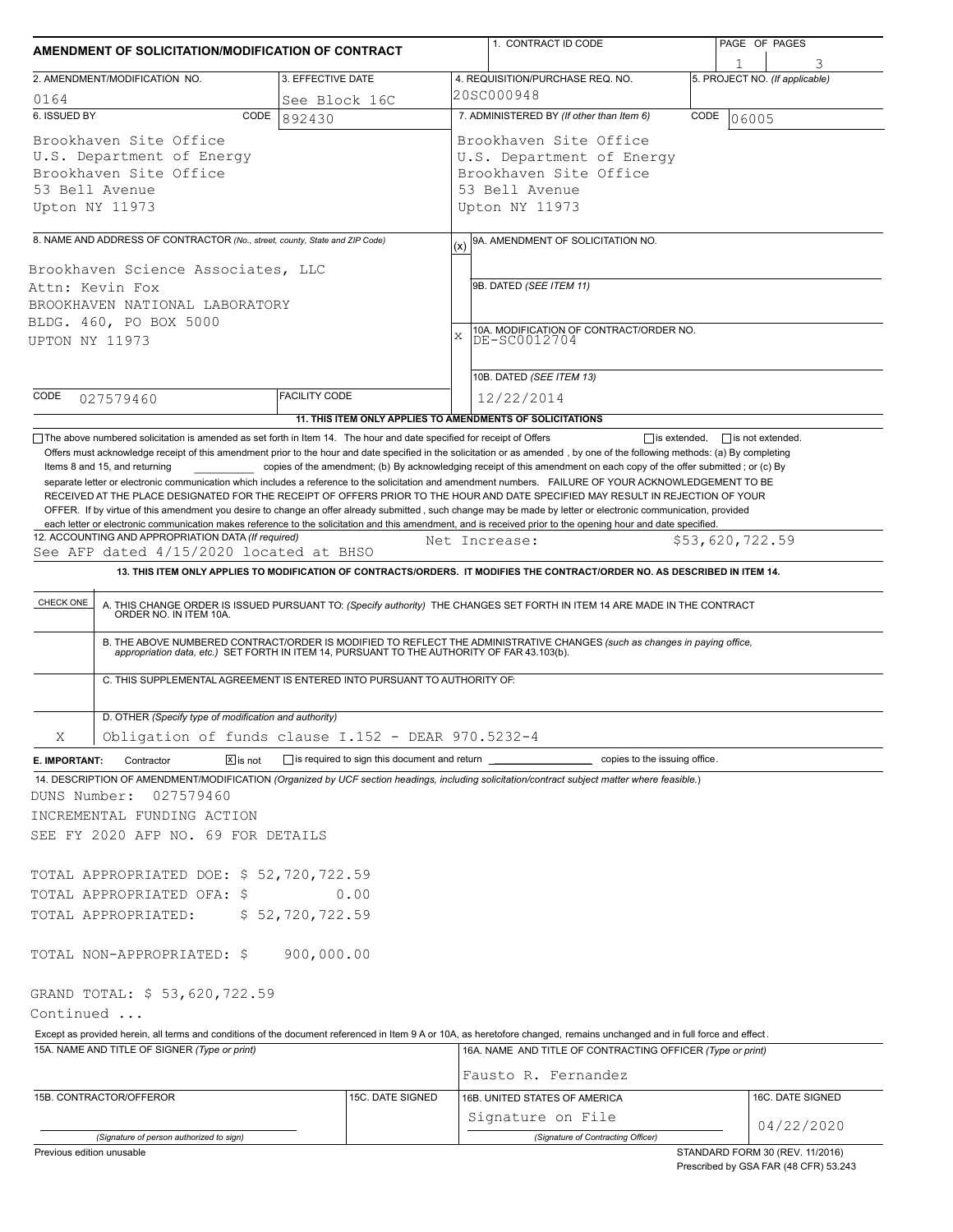**CONTINUATION SHEET** DE-SC0012704/0164 REFERENCE NO. OF DOCUMENT BEING CONTINUED **Example 2008** PAGE OF

NAME OF OFFEROR OR CONTRACTOR

Brookhaven Science Associates, LLC

| ITEM NO.<br>(A) | SUPPLIES/SERVICES<br>(B)                                                                  | QUANTITY UNIT<br>(C) | (D) | UNIT PRICE<br>(E) | <b>AMOUNT</b><br>(F) |
|-----------------|-------------------------------------------------------------------------------------------|----------------------|-----|-------------------|----------------------|
|                 |                                                                                           |                      |     |                   |                      |
|                 |                                                                                           |                      |     |                   |                      |
|                 | PREVIOUS CONTRACT AMOUNT: \$3,661,779,153.21                                              |                      |     |                   |                      |
|                 | \$3,715,399,875.80<br>NEW CONTRACT AMOUNT:                                                |                      |     |                   |                      |
|                 |                                                                                           |                      |     |                   |                      |
|                 | INFORMATION LISTED BELOW IS AUTO-GENERATED                                                |                      |     |                   |                      |
|                 | CONTENT BY STRIPES                                                                        |                      |     |                   |                      |
|                 | LIST OF CHANGES:                                                                          |                      |     |                   |                      |
|                 | Reason for Modification: Funding Only Action                                              |                      |     |                   |                      |
|                 |                                                                                           |                      |     |                   |                      |
|                 | Total Amount for this Modification: \$53,620,722.59<br>New Total Amount for this Version: |                      |     |                   |                      |
|                 | \$3,715,399,875.80                                                                        |                      |     |                   |                      |
|                 | New Total Amount for this Award: \$3,715,399,875.80                                       |                      |     |                   |                      |
|                 | Obligated Amount for this Modification:                                                   |                      |     |                   |                      |
|                 | \$53,620,722.59                                                                           |                      |     |                   |                      |
|                 | New Total Obligated Amount for this Award:                                                |                      |     |                   |                      |
|                 | \$3,715,399,875.80                                                                        |                      |     |                   |                      |
|                 |                                                                                           |                      |     |                   |                      |
|                 | CHANGES FOR LINE ITEM NUMBER: 1                                                           |                      |     |                   |                      |
|                 | Total Amount changed from \$3,661,779,153.21 to                                           |                      |     |                   |                      |
|                 | \$3,715,399,875.80                                                                        |                      |     |                   |                      |
|                 | Obligated Amount for this Modification:                                                   |                      |     |                   |                      |
|                 | \$53,620,722.59                                                                           |                      |     |                   |                      |
|                 | Start Date Deleted :                                                                      |                      |     |                   |                      |
|                 | Previous Start Date: 01/05/2015                                                           |                      |     |                   |                      |
|                 | End Date Deleted :                                                                        |                      |     |                   |                      |
|                 | Previous End Date: 01/04/2025                                                             |                      |     |                   |                      |
|                 |                                                                                           |                      |     |                   |                      |
|                 | CHANGES FOR DELIVERY LOCATION: 06005                                                      |                      |     |                   |                      |
|                 | Amount changed from \$3,661,779,153.21 to<br>\$3,715,399,875.80                           |                      |     |                   |                      |
|                 |                                                                                           |                      |     |                   |                      |
|                 | NEW ACCOUNTING CODE ADDED:                                                                |                      |     |                   |                      |
|                 | Account code:                                                                             |                      |     |                   |                      |
|                 | See AFP dated 04-15-2020 located at BHSO                                                  |                      |     |                   |                      |
|                 | [Appropriated]                                                                            |                      |     |                   |                      |
|                 | Fund 00000                                                                                |                      |     |                   |                      |
|                 | Appr Year 0000                                                                            |                      |     |                   |                      |
|                 | Allottee 00                                                                               |                      |     |                   |                      |
|                 | Reporting Entity 000000                                                                   |                      |     |                   |                      |
|                 | Object Class 00000                                                                        |                      |     |                   |                      |
|                 | Program 0000000                                                                           |                      |     |                   |                      |
|                 | Project 0000000                                                                           |                      |     |                   |                      |
|                 | WFO 0000000                                                                               |                      |     |                   |                      |
|                 | Local Use 0000000                                                                         |                      |     |                   |                      |
|                 | Quantity: 0                                                                               |                      |     |                   |                      |
|                 | Amount: \$52,720,722.59                                                                   |                      |     |                   |                      |
|                 | Percent: 1.41898                                                                          |                      |     |                   |                      |
|                 | Subject To Funding: N<br>Continued                                                        |                      |     |                   |                      |
|                 |                                                                                           |                      |     |                   |                      |
|                 |                                                                                           |                      |     |                   |                      |
|                 |                                                                                           |                      |     |                   |                      |
|                 |                                                                                           |                      |     |                   |                      |
|                 |                                                                                           |                      |     |                   |                      |